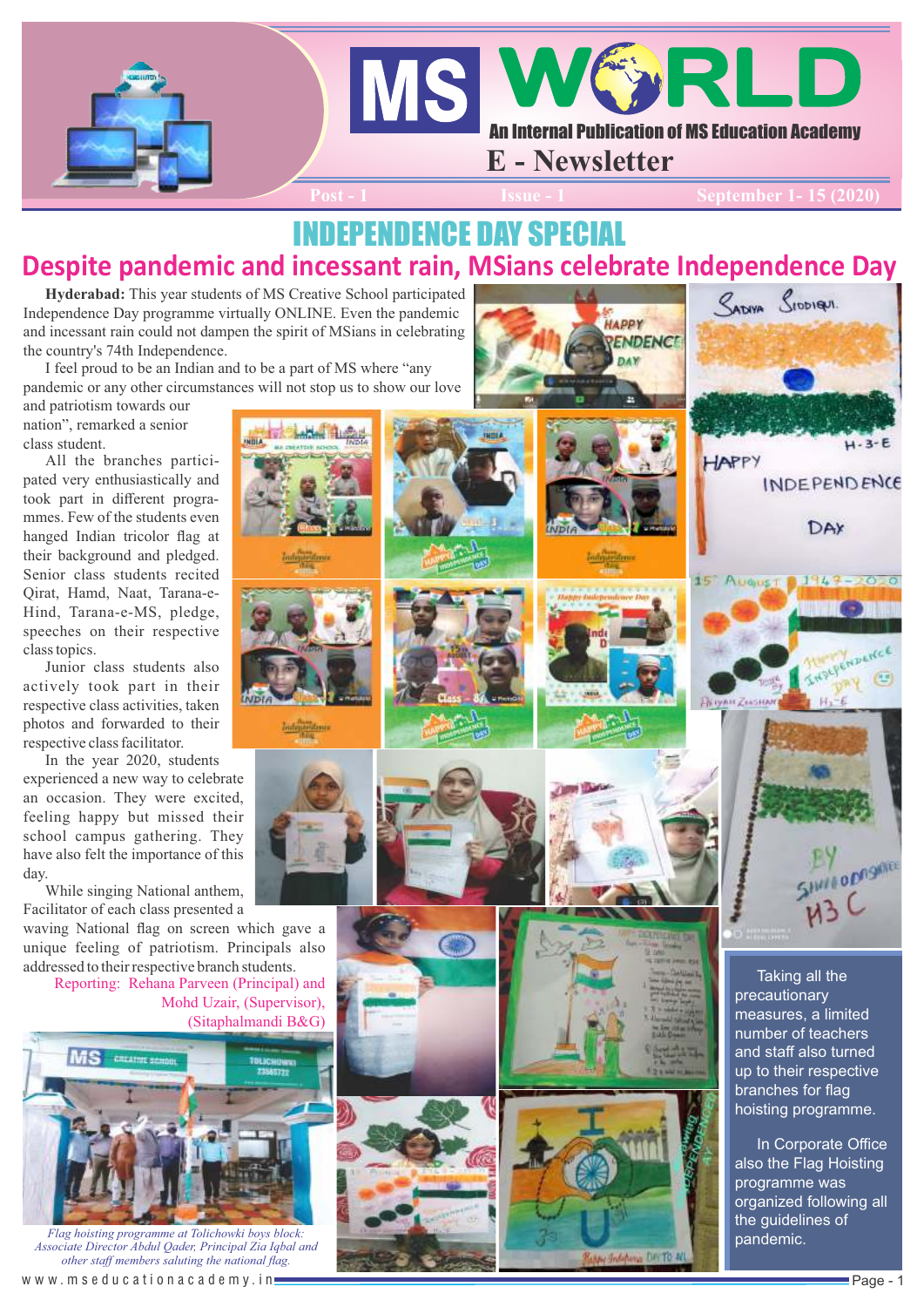# $\textbf{MS} \textbf{WS} = \textbf{R} \textbf{MS} \textbf{MS} \textbf{MS} \textbf{MS} \textbf{MS} \textbf{MS} \textbf{MS} \textbf{MS} \textbf{MS} \textbf{MS} \textbf{MS} \textbf{MS} \textbf{MS} \textbf{MS} \textbf{MS} \textbf{MS} \textbf{MS} \textbf{MS} \textbf{MS} \textbf{MS} \textbf{MS} \textbf{MS} \textbf{MS} \textbf{MS} \textbf{MS} \textbf{MS} \textbf{MS} \textbf{MS} \textbf{MS} \textbf{MS} \textbf{MS} \textbf{MS} \textbf{MS} \textbf{$

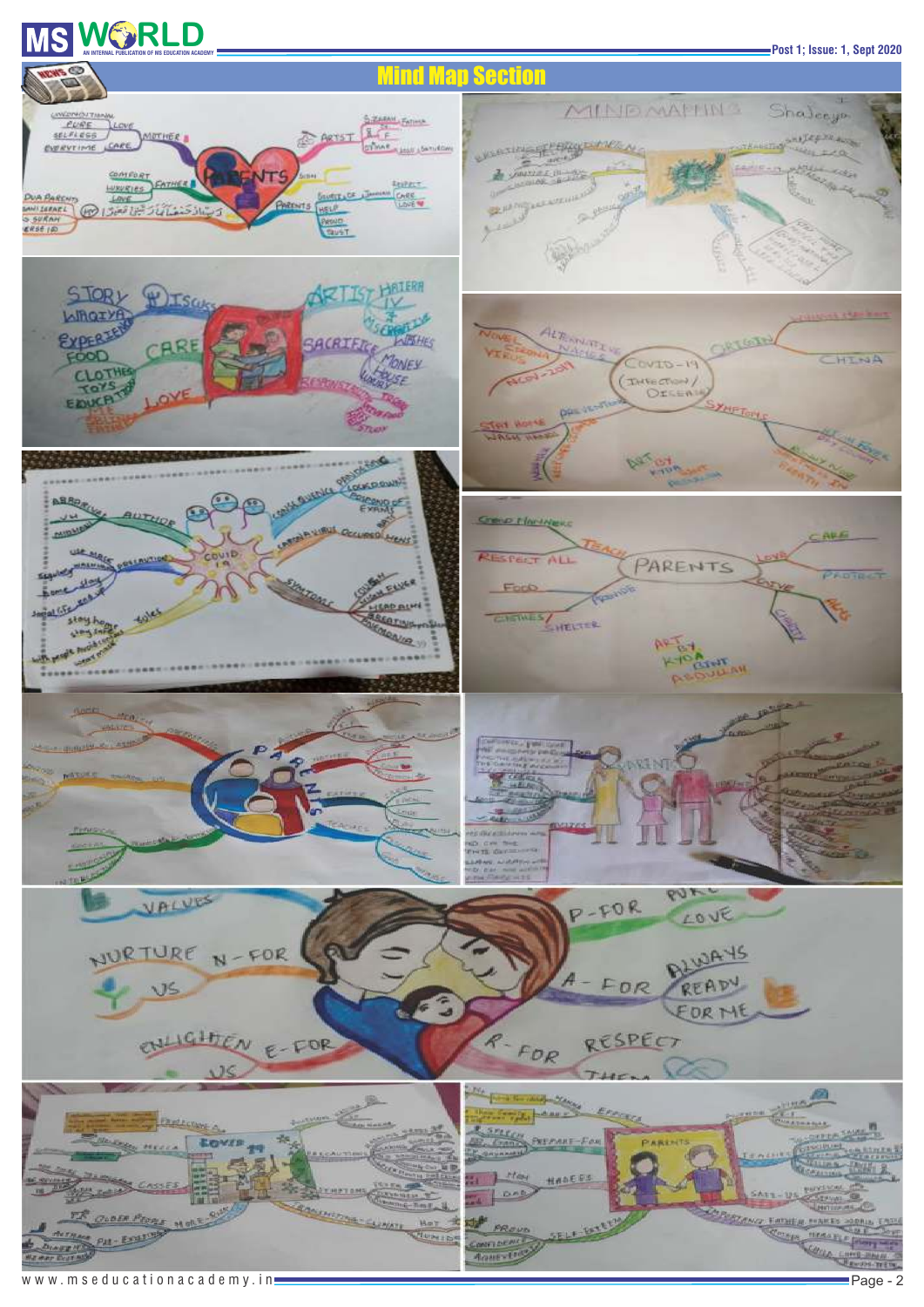# **WIGHT REDUCATION**<br>AN INTERNAL PUBLICATION OF MS EDUCATION ACADEMY

#### Msians Creative Art









और अपनी कुना के सुलाया हमको अस्ति अयमे (गया के इंस्कार्य हमकी हर्द कभी म हेला उन हरितयों को खुटा ने *भी-बाप क्याया जि*नको





### *Poem on Parents*

Thank you for being soo nice Without you both, I'd be nothing Thank you for being there Thank you for your patience Thank you for all your care Thank you for your advice Thank you for your guidance Thank you for everything Thank you for letting me grow up my way Dear Mom and Dad



#### Aarfah Begum

Thanks Mom Thank U Mom Three small words For all your love Would be too short Thanks Dad Thank U Dad So much add and your support a million word The words, "Love you" seem to few the express the love I have for you.

- 6 - Seppert d be too it

#### **Dear MSians**

Please send us your write-ups, short stories, articles, poems regularly to the following e-mail : **editor@msinstitutions.com**

**(Editor)**